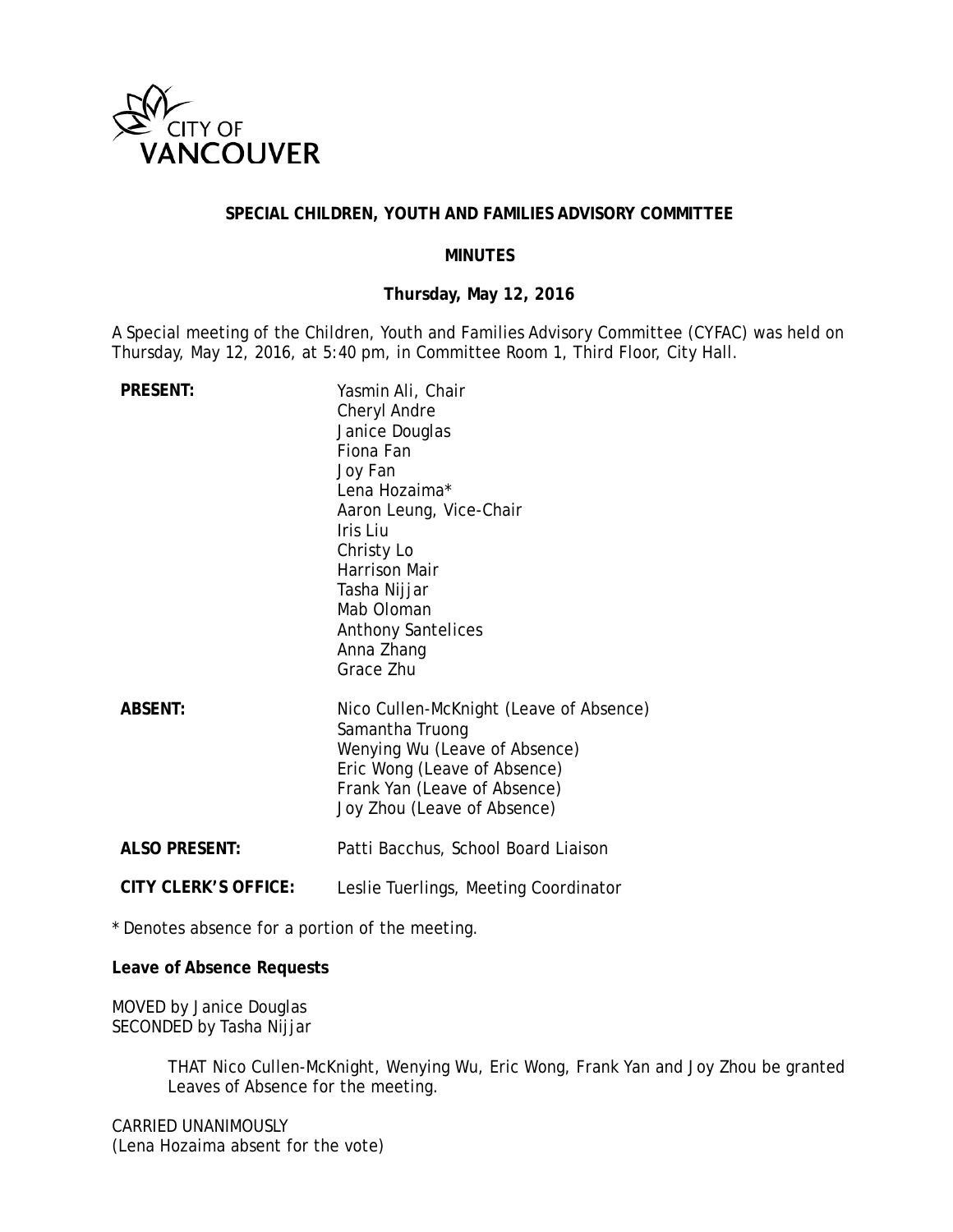# **1. Introduction and Welcome to New Committee Members**

The Chair welcomed the new Committee members and roundtable introductions commenced.

# **2. 2016 Work Plan**

The 2016 Work Plan will be discussed during the Committee's working session.

## **3. Education Update**

Patti Bacchus provided an update on the Vancouver School Board's 2016/17 Operating Budget and noted that the board voted against the approval of the budget and that discussions with the Ministry of Education continue.

MOVED by Aaron Leung SECONDED by Cheryl Andre

#### **WHEREAS**

- 1. The Children, Youth and Families Advisory Committee recognizes that it has a role in supporting the leadership of youth in the democratic process;
- 2. The Children, Youth and Families Advisory Committee recognizes that youth need to have a voice against the cuts that ultimately impact them;
- 3. The Children, Youth and Families Advisory Committee recognizes that youth in the public education system are disenfranchised in the democratic process because the majority are under the voting age of 18;
- 4. The Children, Youth and Families Advisory Committee will be requesting meetings with Members of the Legislative Assembly to present a petition in support of the Provincial Government's bipartisan Select Standing Committee on Finance and Government Services 2015 recommendations regarding funding for schools.

### THEREFORE BE IT RESOLVED

- A. THAT the Children, Youth and Families Advisory Committee distribute a petition in support of the 2015 recommendations from the Provincial Government's bipartisan Select Standing Committee on Finance and Government Services, to all Vancouver secondary schools to collect student signatures.
- B. THAT the Children, Youth and Families Advisory Committee invite students to attend meetings with local MLAs.

CARRIED UNANIMOUSLY (Lena Hozaima absent for the vote)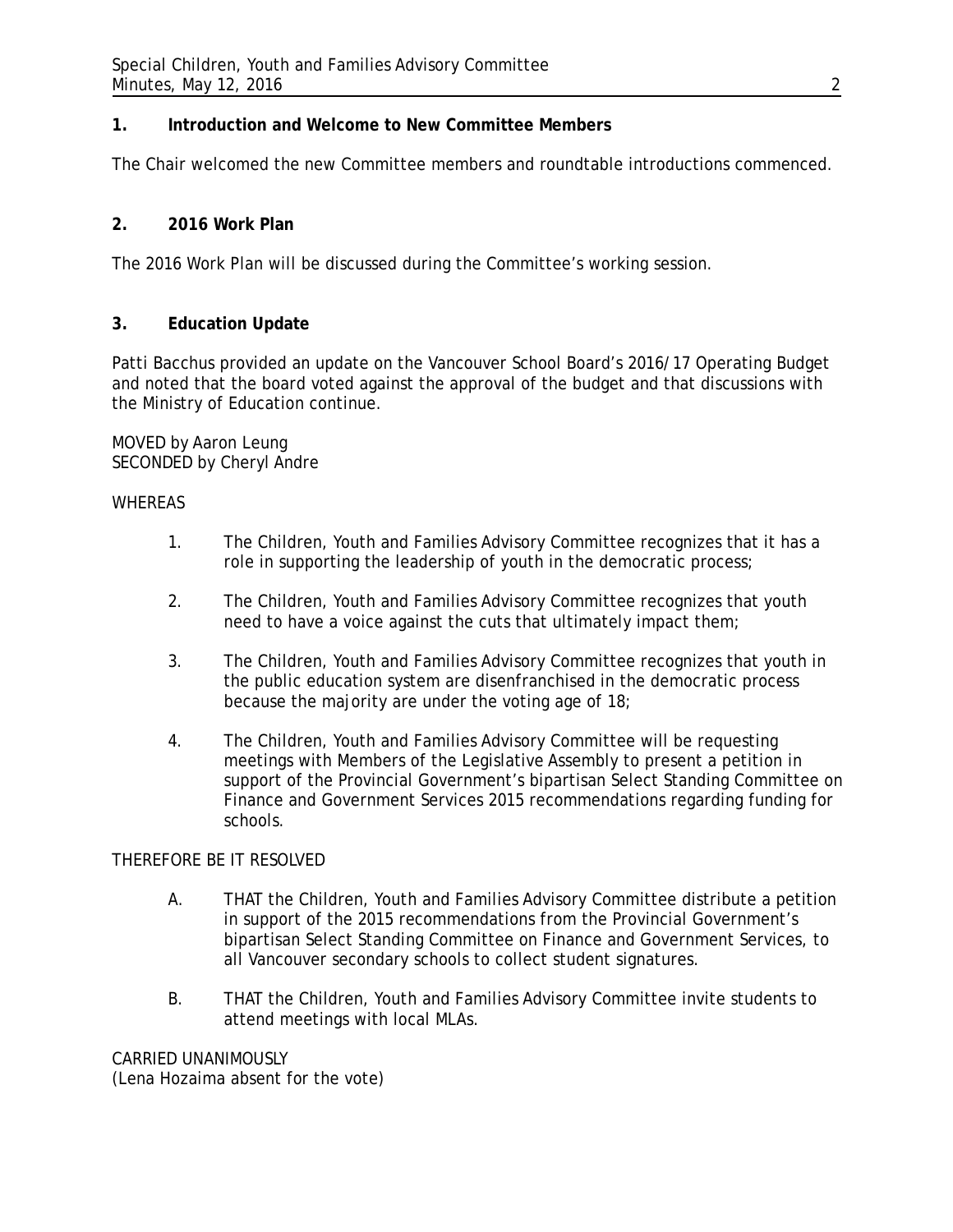MOVED by Aaron Leung SECONDED by Joy Fan

> THAT the Children, Youth and Families Advisory Committee, with the support of the Education Sub-Committee, hold four Education Town Hall meetings throughout Vancouver to discuss the challenges of the public education system prior to the end of the Committee's term on February 28, 2017.

> FURTHER THAT that Vancouver Trustees, Vancouver MLAs, and if appointed by the Provincial Government, the Special Administrator, be invited to attend these Town Hall meetings in order to hold a collaborative dialogue towards a solution that properly funds the public education system not only in Vancouver, but throughout British Columbia.

## CARRIED UNANIMOUSLY

MOVED by: Aaron Leung SECONDED by: Christy Lo

#### **WHEREAS**

- 1. All children in Vancouver, no matter race, gender, sexuality, and socio-economic status deserve equitable access to a well-funded public education system that supports their educational goals and needs;
- 2. All children who attend public school in Vancouver are currently working in a system that is underfunded by the Provincial government in spaces that are not seismically sound putting thousands of students at risk;
- 3. The public education system across British Columbia is in crisis due to the chronic underfunding by the Provincial Government.

## THEREFORE BE IT RESOLVED

- A. THAT the Children, Youth and Families Advisory Committee fully support the Vancouver Board of Education in its difficult decision to reject the 2016 budget that eliminates services and supports for vulnerable students.
- B. THAT the Children, Youth and Families Advisory Committee call on the Provincial Government to allow the existing Board of Education to work towards a collaborative solution with the Provincial Government.

FURTHER THAT the Children, Youth and Families Advisory Committee write to the Premier and Education Minister to request that the current Board of Education fulfill its full term in accordance with the mandate that Vancouver citizens gave its elected representatives.

C. THAT the Children, Youth and Families Advisory Committee request that City Council support the Vancouver Board of Education in its advocacy for the proper funding of the public education system.